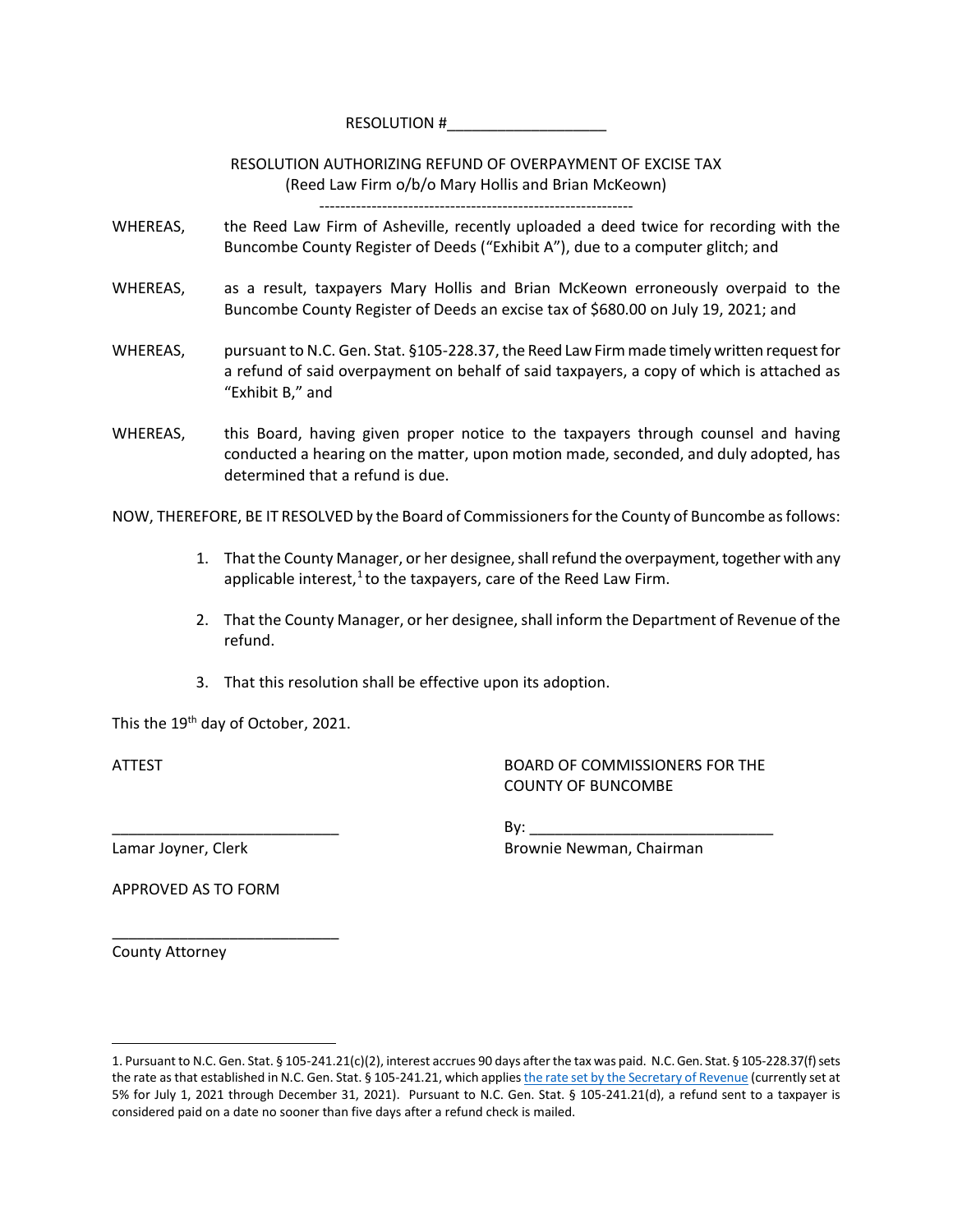Type: CONSOLIDATED REAL PROPERTY Recorded: 7/19/2021 3:35:08 PM Fee Amt: \$706.00 Page 1 of 3 Revenue Tax: \$680.00 **Buncombe County, NC** Drew Reisinger Register of Deeds

BK 6095 PG 1358 - 1360

Excise Tax \$680.00 Parcel Identifier No. 9744-28-3150-00000

Mail after recording to: Reed Law Firm, P.C., 168-B South Liberty Street, Asheville, North Carolina 28801 This instrument was prepared by: Reed Law Firm, P.C., 168-B South Liberty Street, Asheville, North Carolina 28801 This instrument prepared by William K. Reed, a Licensed NC Attorney, Delinquent taxes, if any, to be paid by the closing attorney To the County Tax Collector upon disbursement of closing proceeds.

\*\*THE PROPERTY IS NOT THE PRIMARY RESIDENCE OF THE GRANTOR (N.C.G.S. §105-317.2)\*\*

Brief Description for the index

415 Hemlock Springs Trail Weaverville, NC 28787

## NORTH CAROLINA GENERAL WARRANTY DEED

THIS DEED made this the day of July, 2021, by and between

**GRANTOR** 

Jeffrey B. Posey, unmarried

21529 Plantation Road Bristol, VA 24202

**Brian McKeown and** Mary Hollis McKeown, married to each other

**GRANTEE** 

415 Hemlock Springs Trail Weaverville, NC 28787

The designation Grantor and Grantee as used herein shall include said parties, their heirs, successors, and assigns, and shall include singular, plural, masculine, feminine or neuter as required by context.

WITNESSETH, that the Grantor, for a valuable consideration paid by the Grantee, the receipt of which is hereby acknowledged, has and by these presents does grant, bargain, sell and convey unto the Grantee in fee simple, all that certain lot or parcel of land situated in Buncombe County, North Carolina and more particularly described as follows:

## SEE ATTACHED EXHIBIT A

Submitted electronically by Reed Law Firm, PC in compliance with North Carolina statutes governing recordable documents and the terms of the submitter agreement with the Buncombe County Register of Deeds.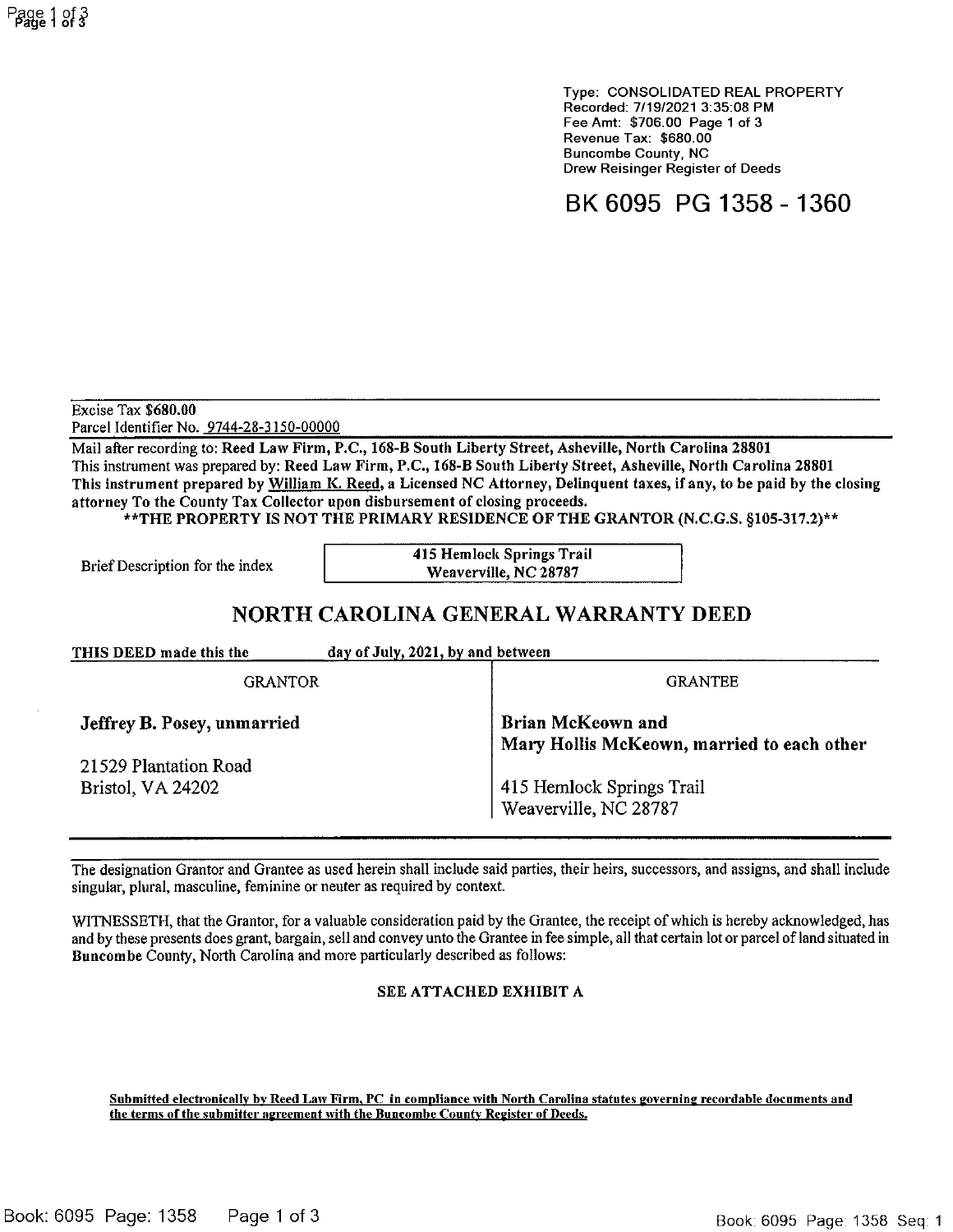The property hereinabove described was acquired by Grantor by instrument recorded in Book 4791, beginning on Page 55 and Book 3473, beginning on page 292.

TO HAVE AND TO HOLD the aforesaid lot or parcel of land and all privileges and appurtenances thereto belonging to the Grantee in fee simple:

And the Grantor covenants with the Grantee, that Grantor is seized of the premises in fee simple, has the right to convey the same in fee simple, that title is marketable and free and clear of all encumbrances, and that Grantor will warrant and defend the title against the lawful claims of all persons whomsoever except for the exceptions hereinafter stated.

Title to the property hereinabove described is subject to the following exceptions: APPLICABLE EASEMENTS, RIGHTS OF WAY, RESTRICTIONS OF RECORD WITHIN THE CHAIN OF TITLE TO THE PROPERTY IDENTIFIED HEREIN.

IN WITNESS WHEREOF, the Grantor has hereunto set his hand and seal, or if corporate, has caused this instrument to be signed in its corporate name by its duly authorized officers and its seal to be hereunto affixed by authority of its Board of Directors, the day and year first above written.

(SEAL)

**Jeffrey B. Posey** 

**SEAL-STAMP** 

STATE OF NORTH CAROLINA, **BUNCOMBE COUNTY.** 

I, the undersigned, a Notary Public of Buncombe County, North Carolina, hereby certify that Jeffrey B. Posey, Inc, personally appeared before me this day and acknowledged the execution of the foregoing instrument.



Witness my hand and official stamp or seal, this the  $\frac{1}{2}$  day of July, 2021.

3/29/7024 My commission expires

Notary Public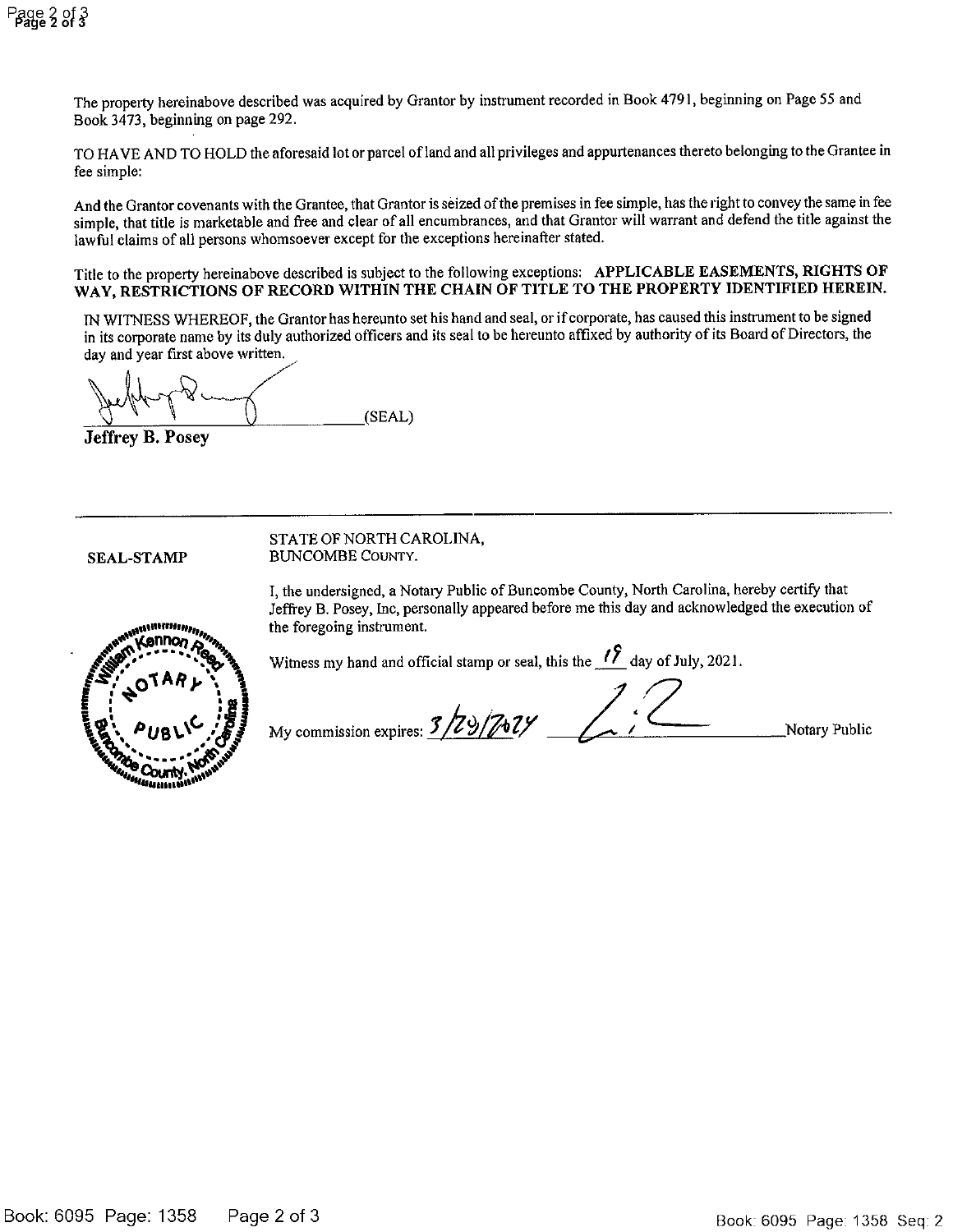## **EXHIBIT A**

BEING all of Lot 35, Section 2, as shown on a plat of Twin Brook Hills as recorded in Plat Book 78, at Page 105 of the records maintained by the Office of the Register of Deeds for Buncombe County, North Carolina; reference to which being hereby made for a more particular description of said Lot.

AND BEING that property identified in Deed/Record Book 4791, beginning on Page 55 and in Deed/Record Book 3473, beginning on Page 292 of the records maintained by the Office of the Register of Deeds for Buncombe County, North Carolina.

 $5.8.8$ .

ADDRESS: 415 Hemlock Springs Trail, Weaverville NC 28787 PIN NO.: 9744-28-3150-00000

2106144